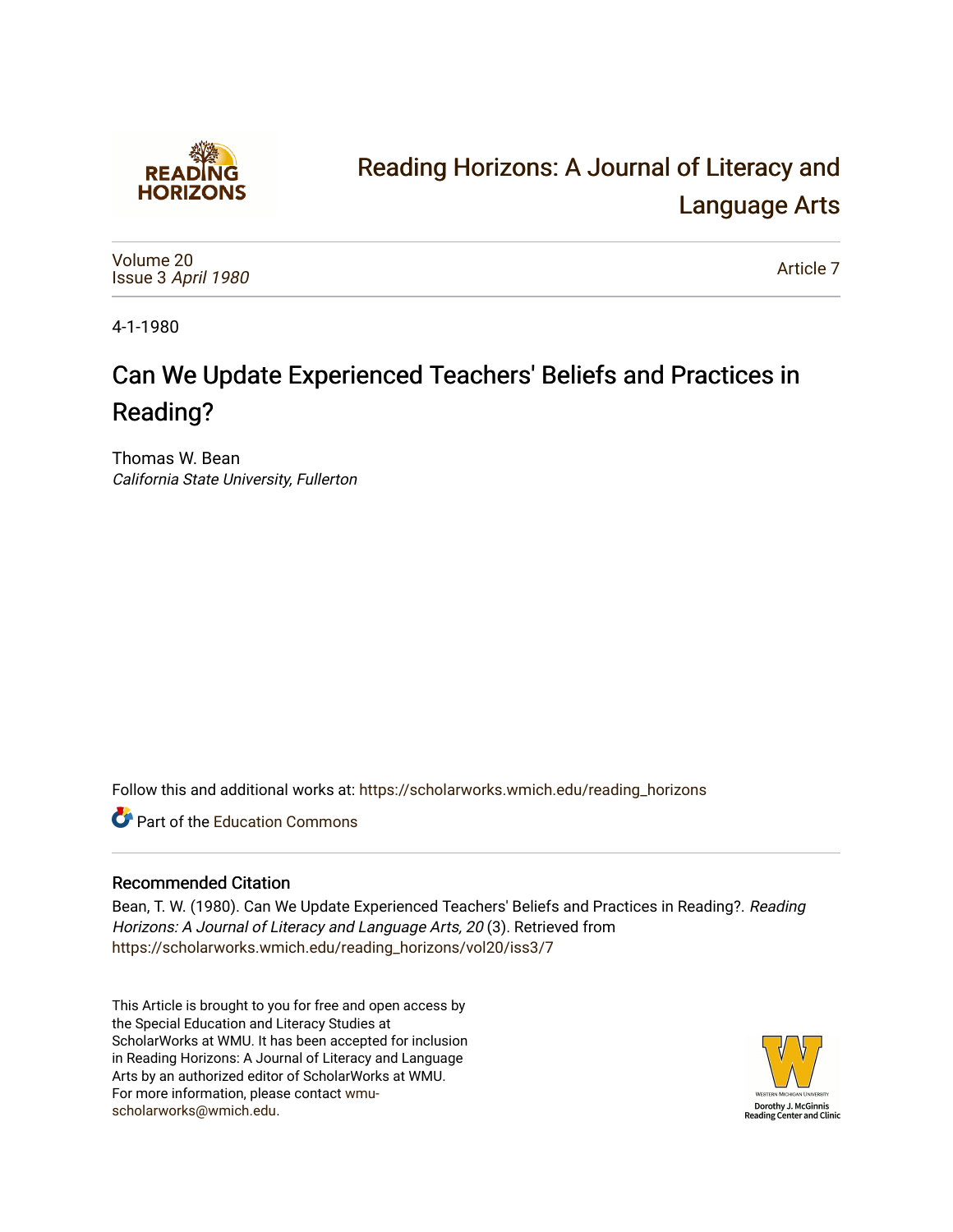# **CAN WE UPDATE EXPERIENCED TEACHERS' BELIEFS AND PRACTICES IN READING?**

### *Thomas* **W.** *Bean*  CALIFORNIA STATE UNIVERSITY, FULLERTON

A recent review charting the impact of educational research on classroom teaching found that teaching practices, particularly in reading, were rarely modified to reflect current research findings (Clifford, 1973). Clifford chronicled the fragmentary, "one short" nature of much of the educational research produced and reported over the last fifty years. He suggested that a more unified body of cumulative research findings in a cohesive area of investigation might stand a better chance of influencing change in the classroom.

Psycholinguistics, spanning the last 15 years of reading research represents such a cumulative, unified research enterprise that should be a pivotal force in updating and modifying our past beliefs and practices in the teaching of reading. Indeed, persuasive data banks exist in miscue analysis that directly challenge our prior beliefs and practices on a number of fronts (Allen and Watson, 1976). For example, miscue research has cogently demonstrated the reconstructive, top-down nature of the reading process. Synonym substitutions are valued since they rarely disrupt meaning, phonic skills are downplayed as an aid to fluent reading, and "armchair" hierarchies of reading rules and sub-skills are viewed with suspicion by most psycholinguists. Given that we have such a persuasive body of empirical data to challenge our past practices in the teaching of reading, to what degree do experienced teachers subscribe to a psycholinguistic view of the reading process?

A recent cross-cultural survey explored the degree to which experienced and preservice teachers in America and England reported agreement with some of the tenets of psycholinguistics (Robinson, Goodacre, and McKenna, 1978). The researchers constructed a self-rating scale based on a verbatim list of statements introduced by Smith (1973) in an article entitled "Twelve Easy Ways to Make Learning to Read Difficult." Table 1 presents the self-rating scale.

A teacher who subscribes to a psycholinguistic view of the reading process would be expected to respond negatively (i.e., select "No" or "Slight Emphasis") to the 12 items on this scale. Robinson et al. (1978) predicted that experienced teachers, steeped in traditional reading dogma would tend to concur with Smith's 12 statements. Thirty-seven experienced teachers in America completed the rating scale. Indeed, the researchers' expectations were confirmed. Experienced American teachers exhibited little agreement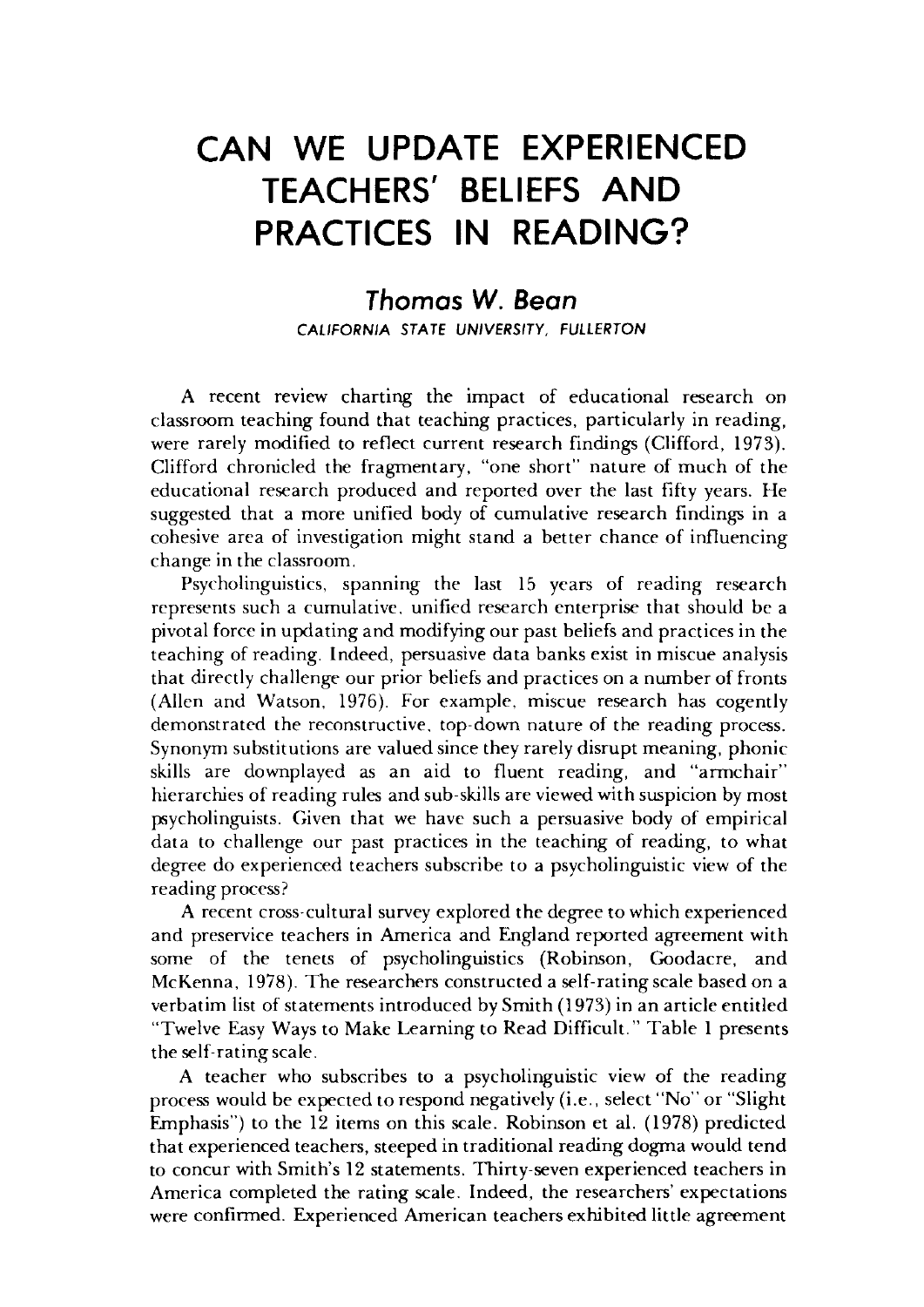## TABLE 1

### Robinson et a1. (1978) Rating Scale

Directions: Place a check mark ( ) under the statement that best represents your teaching emphasis for each of the 12 items,

|     |                                                                                                                                                                     | No<br><b>Emphasis</b> | Slight | Emphasis Uncertain | Moderate<br>Emphasis | Heavy<br>Emphasis |
|-----|---------------------------------------------------------------------------------------------------------------------------------------------------------------------|-----------------------|--------|--------------------|----------------------|-------------------|
| Ι.  | Aim for early mastery of<br>the rules of reading.                                                                                                                   |                       |        |                    |                      |                   |
| 2.  | Ensure that phonic skills<br>are learned and used.                                                                                                                  |                       |        |                    |                      |                   |
| 3.  | Teach letters or words<br>one at a time, making<br>sure each new letter or<br>word is learned before<br>moving on.                                                  |                       |        |                    |                      |                   |
| 4.  | Make word-perfect reading<br>the prime objective.                                                                                                                   |                       |        |                    |                      |                   |
| 5.  | Discourage guessing; be<br>sure children read care-<br>fully.                                                                                                       |                       |        |                    |                      |                   |
| 6.  | Encourage the avoidance<br>of errors.                                                                                                                               |                       |        |                    |                      |                   |
| 7.  | Provide immediate feed<br>back.                                                                                                                                     |                       |        |                    |                      |                   |
| 8.  | Detect and correct<br>inappropriate eye<br>movements.                                                                                                               |                       |        |                    |                      |                   |
| 9.  | Identify and give special<br>attention to problem<br>readers as soon as<br>possible.                                                                                |                       |        |                    |                      |                   |
| 10. | Make sure children under-<br>stand the importance of<br>reading and the serious-<br>ness of falling behind.                                                         |                       |        |                    |                      |                   |
| 11. | Take the opportunity<br>during reading instruc-<br>tion to improve spelling<br>and written expression<br>and also insist on the<br>best possible spoken<br>English. |                       |        |                    |                      |                   |
| 12. | If the method you are<br>using is unsatisfactory.<br>try another. Always be<br>alert for new materials<br>and techniques.                                           |                       |        |                    |                      |                   |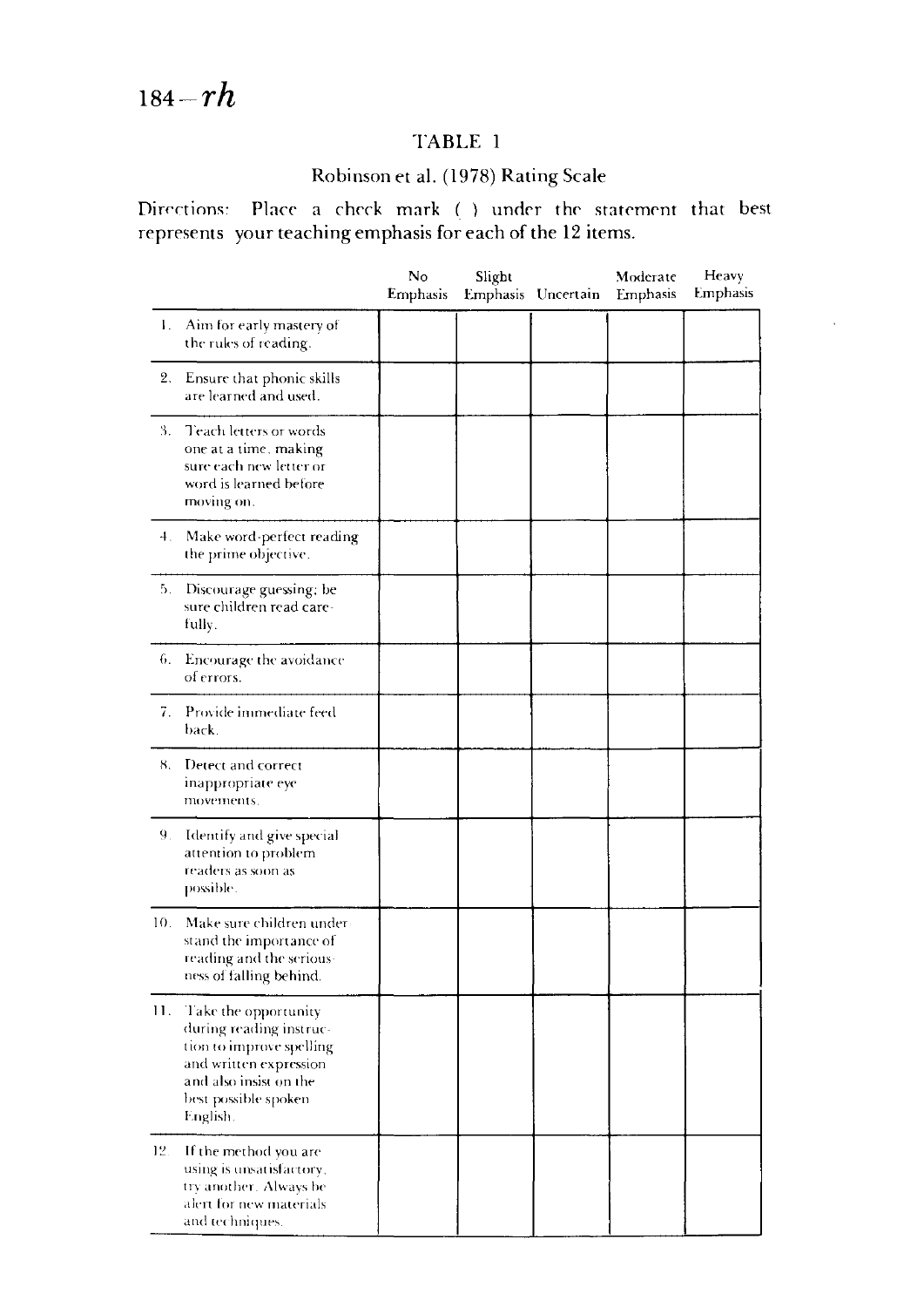with the 12 statements. Similar response patterns were noted for experienced English teachers and preservice teachers in both countries. The researchers concluded that the basic principles of psycholinguistics were either unknown to this sample of teachers or in marked contrast to their deep-rooted beliefs about reading instruction.

The present study was designed to explore the degree to which a one semester graduate level course in Psychology of Reading might update experienced teachers' beliefs and practices in reading. The self-rating scale reported by Robinson et al. (1978) was used as the criterion measure. The 11 students enrolled in the course were elementary and secondary teachers of reading pursuing either a California reading specialist credential or a master's degree. The core text for the course was Frank Smith's *Understanding Reading* (1978) with supplementary readings in cognitive psychology but Smith's (1973) article was not read by these students. The course involved a blend of psycholinguistic theory and practical teaching strategies that would be supported by a psycholinguistic view of the reading process. For example, the "ReQuest" procedure (Manzo, 1969), emphasizing prediction and applied level thinking was introduced and implemented by members of the class. It was reasoned that a combination of intensive exposure to psycholinguistic theory and its practical application would yield statistically different results from the Robinson et al. (1978) sample.

#### *Method*

Eleven students completed the 12 item rating scale on the last evening of class. The accumulated data for experienced American teachers in the Robinson et al. (1978) study and the present study were compared statistically in an analysis of variance. Table 2 presents the raw percentage data for the two samples on each item of the rating scale.

In order to statistically compare the data from the two studies, two main categories were formed reflecting agreement or disagreement with Smith's (1973) psycholinguistic principles. That is, "no emphasis" and "slight emphasis" responses were combined to form a "no/slight" category. And, "moderate emphasis" and "heavy emphasis" responses were collapsed to form a "moderate/heavy" category. Uncertain responses were not included in the analysis of the data. Percentage scores reflecting agreement or disagreement with Smith's 12 psycholinguistic principles were computed for the two samples (Table 2).

#### *Results*

Two separate analyses of variance were conducted. The first F-test contrasted the Robinson et al. (1978) sample with the Psychology of Reading group in terms of agreement with psycholinguistic tenets as portrayed in Smith's (1973) statements. The mean agreement score for the Robinson et al. sample was 25 percent and the Psychology of Reading group evidence 54 percent agreement  $(F [1, 23] = 5.80, p \cdot .05)$ . This statistically significant difference suggests that the Psychology of Reading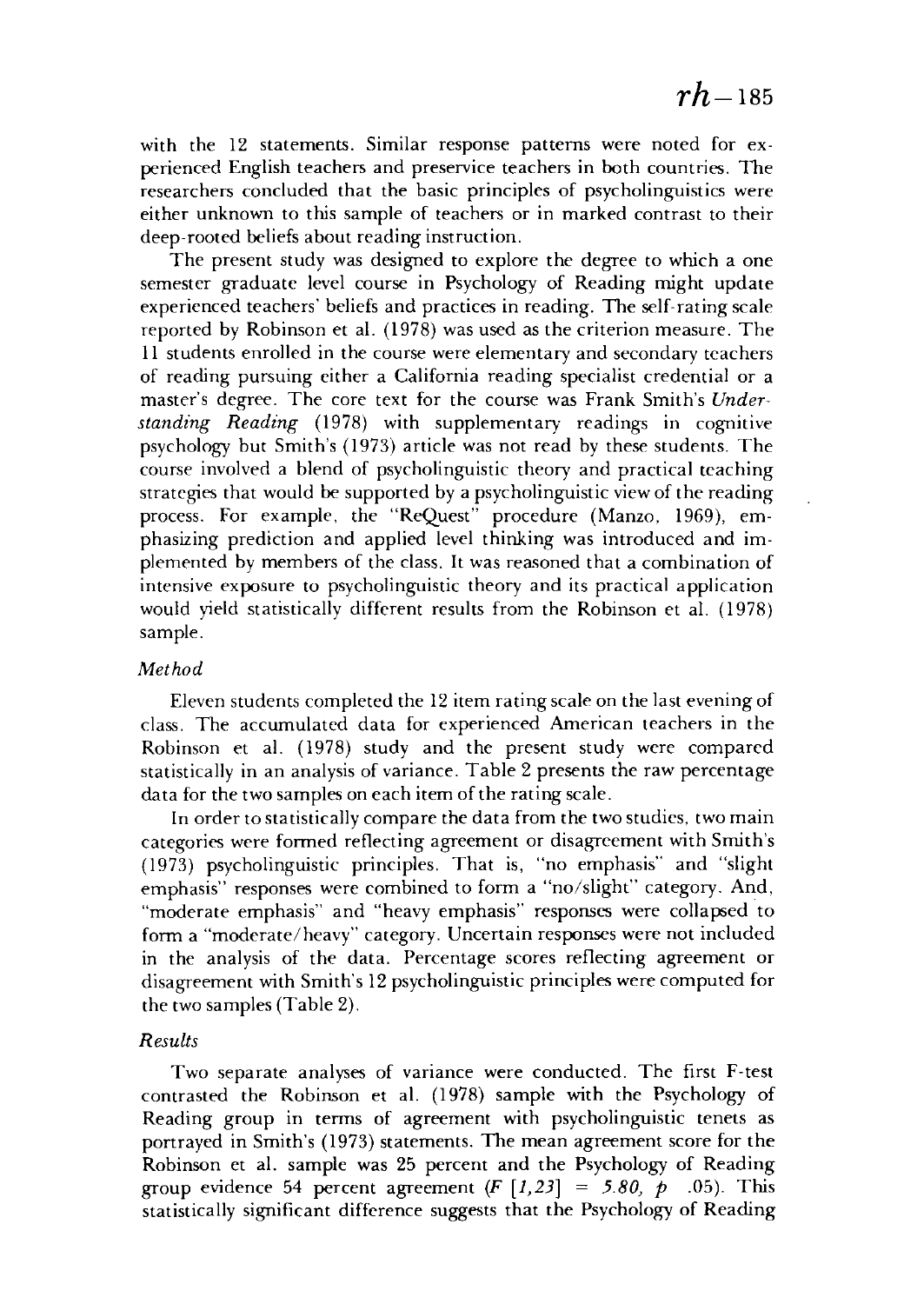# TABLE 2 Percentage of Teachers Agreeing or Disagreeing<br>With Traditional Reading Beliefs

| 1.             | Aim for early mastery of<br>the rules of reading.                                                                                                                   | No/Slight<br>*!<br>*11 |                   | Moderate/Heavy<br>Ш |          |
|----------------|---------------------------------------------------------------------------------------------------------------------------------------------------------------------|------------------------|-------------------|---------------------|----------|
|                |                                                                                                                                                                     | 22                     | 54                | 68                  | 9        |
| 2.             | Ensure that phonic skills<br>are learned and used.                                                                                                                  | 18                     | 62                | 78                  | 27       |
| 3.             | Teach letters or words<br>one at a time. making<br>sure each new letter or<br>word is learned before moving on.                                                     | $-18$                  | 100               | 38                  | $\Omega$ |
| 4.             | Make word-perfect reading<br>the prime objective.                                                                                                                   | 72                     | 100               | 18                  | $\Omega$ |
| 5.             | Discourage guessing: be<br>sure children read<br>carefully.                                                                                                         | $-13$                  | 82                | 45                  | $\theta$ |
|                | 6. Encourage the avoidance<br>of errors.                                                                                                                            | 24                     | 90                | 72                  | l        |
| 7.             | Provide immediate feed-<br>back.                                                                                                                                    | 5                      | <sup>1</sup>      | 89                  | 82       |
| 8.             | Detect and correct<br>inappropriate eye<br>movements.                                                                                                               | 18                     | $5-1$             | 72                  | 18       |
| 9 <sub>1</sub> | Identify and give special<br>attention to problem<br>readers as soon as<br>possible.                                                                                | ă                      | 18                | 91                  | 82       |
| 10.            | Make sure children under<br>stand the importance of<br>reading and the serious-<br>ness of falling behind.                                                          | 32                     | 54                | 62                  | 36       |
| П.             | Take the opportunity<br>during reading instruc-<br>tion to improve spelling<br>and written expression<br>and also insist on the<br>best possible spoken<br>English. | 22                     | 36                | 70                  | 54       |
| 12.            | If the method you are<br>using is unsatisfactory.<br>trv another. Always be<br>alert for new materials<br>and techniques.                                           | $\overline{2}$         | $\langle \rangle$ | 92                  | 100      |

**EMPHASIS** 

\* 1. Robinson et al. sample (n = 37).<br>\*\* II. Psychology of Reading sample (n = 11).